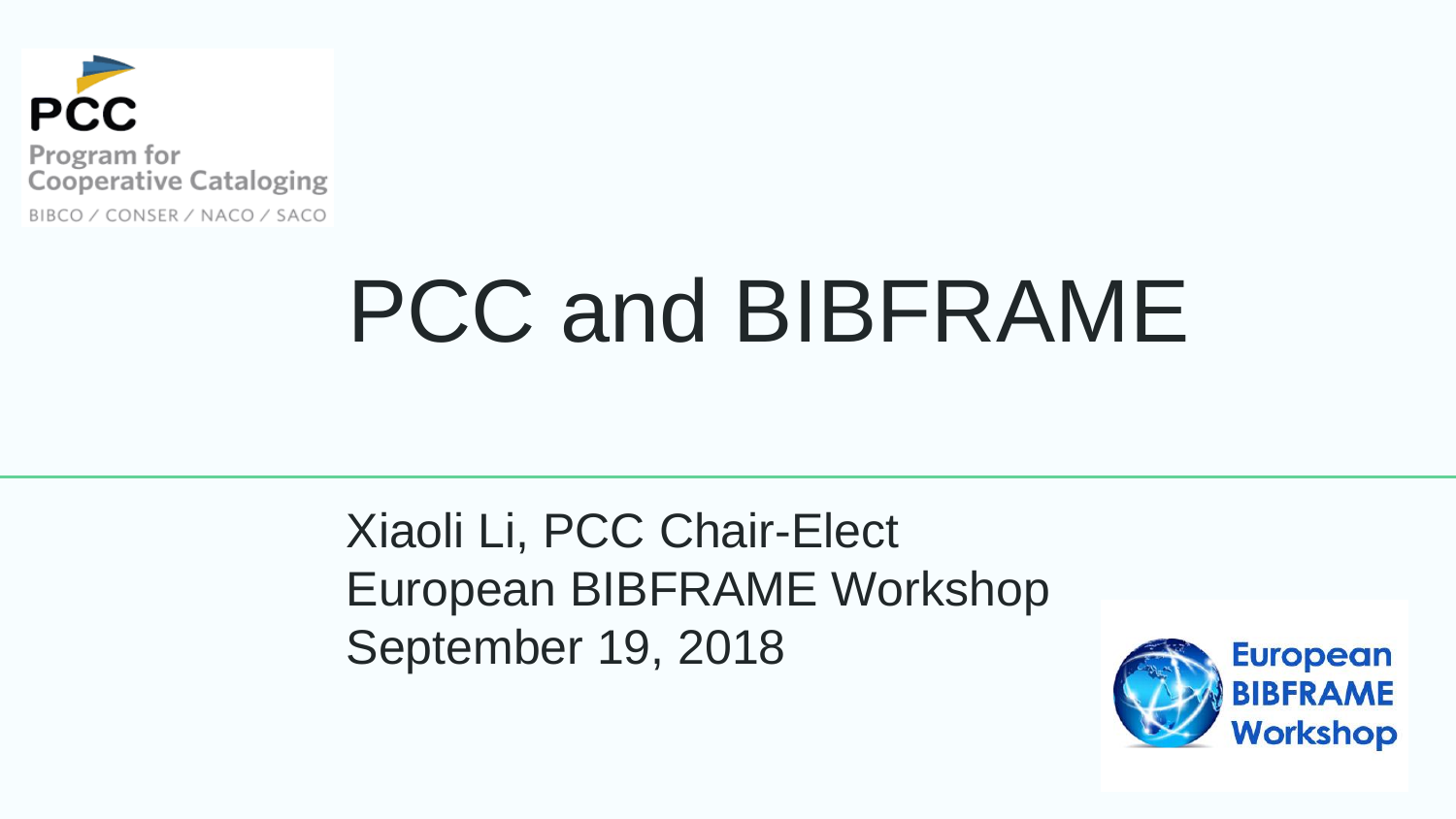



- What is the PCC?
	- Organizational structure
	- PCC programs
	- Current strategic directions
- Preparing for BIBFRAME/Linked Data
	- Task groups and initiatives
- Linked Data in Production
	- Partnering with LD4P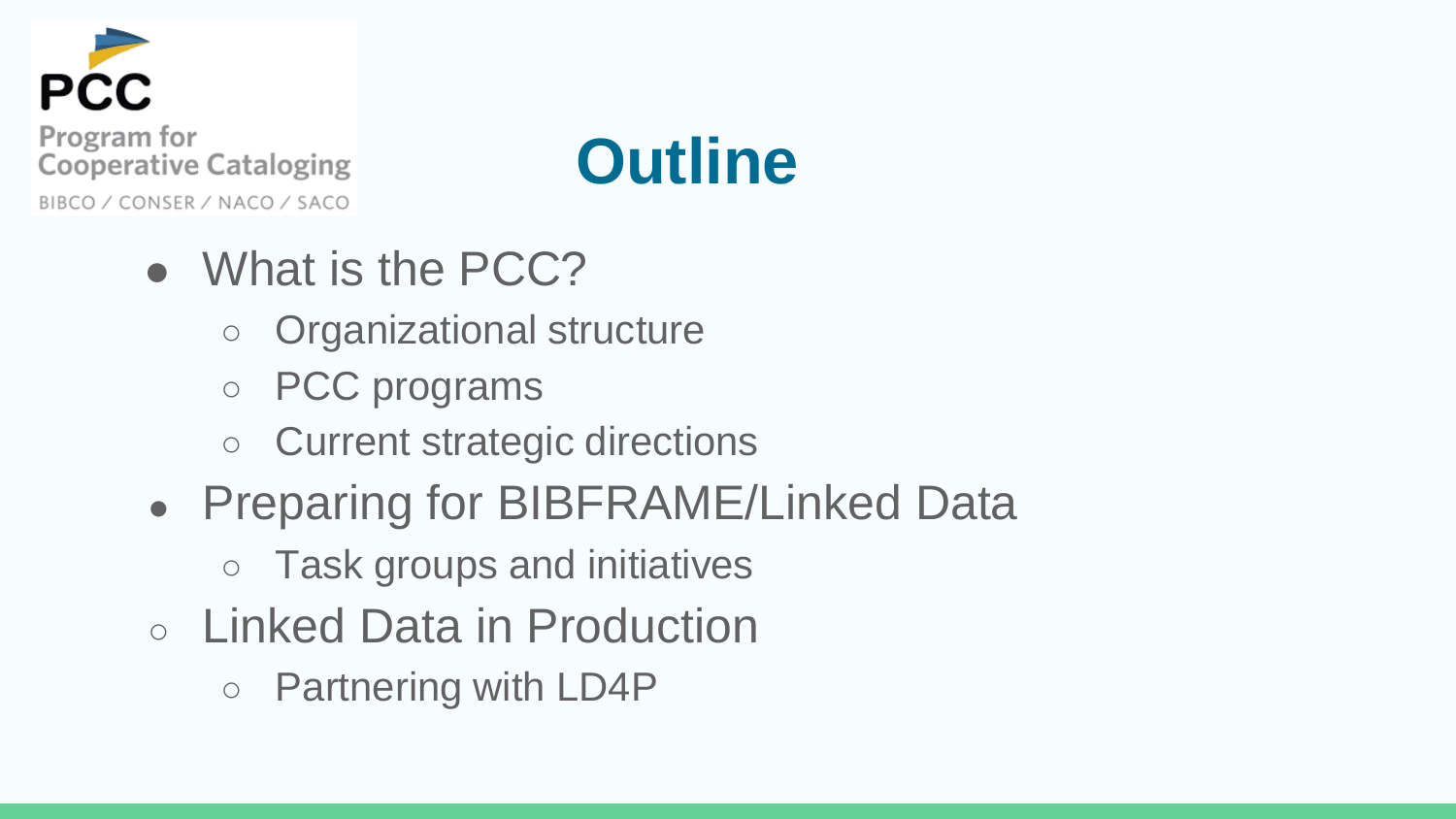## **PCC = Program for Cooperative Cataloging**

- PCC is an international cooperative entity that is known for metadata standards, policies, quality, training and documentation
- PCC has over 500 active members, with an increasing number of international participants
- PCC members contribute bibliographic records and related data under a common set of standards and conventions using the bibliographic utilities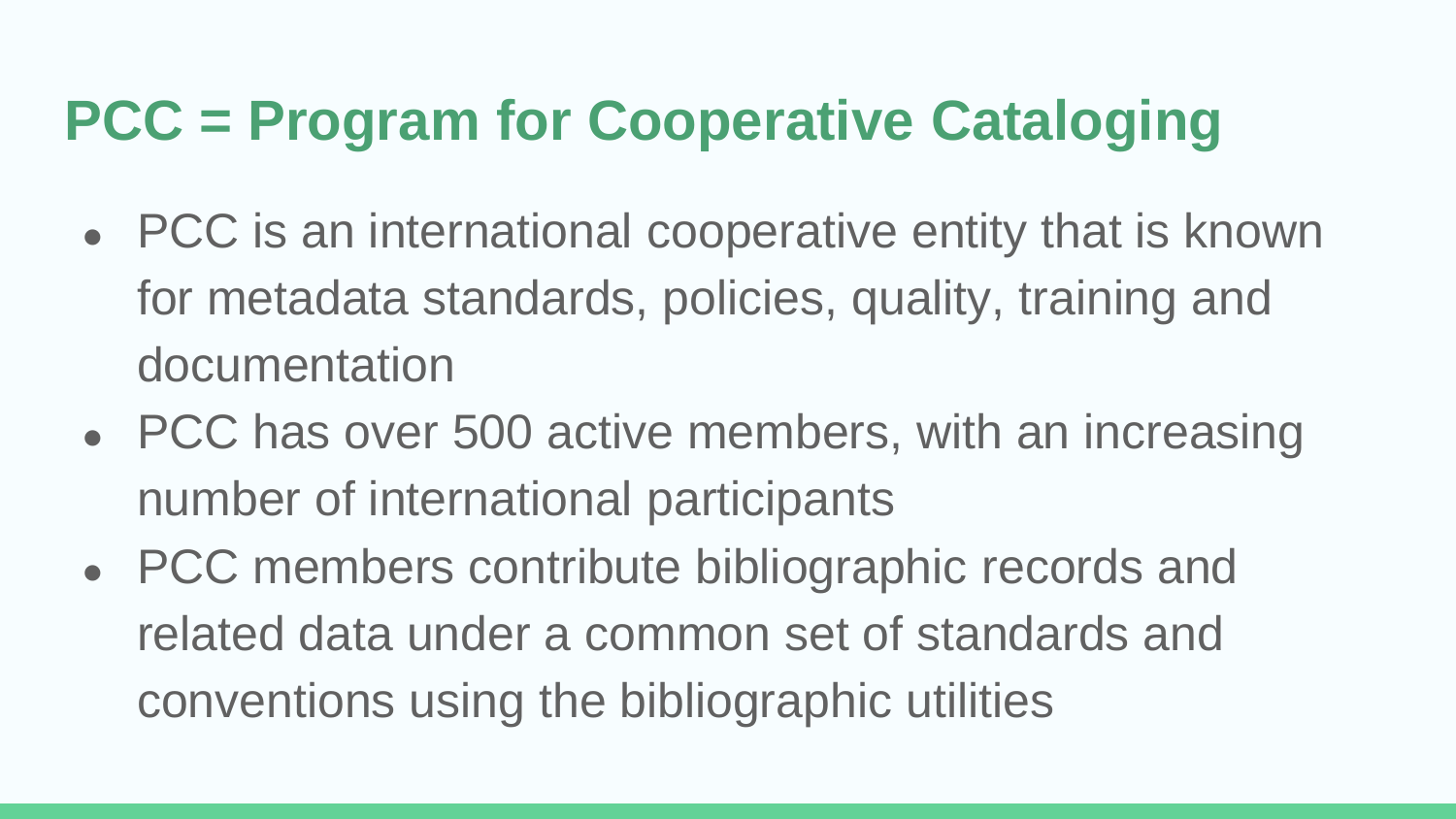### **PCC Basic Organizational Structure**

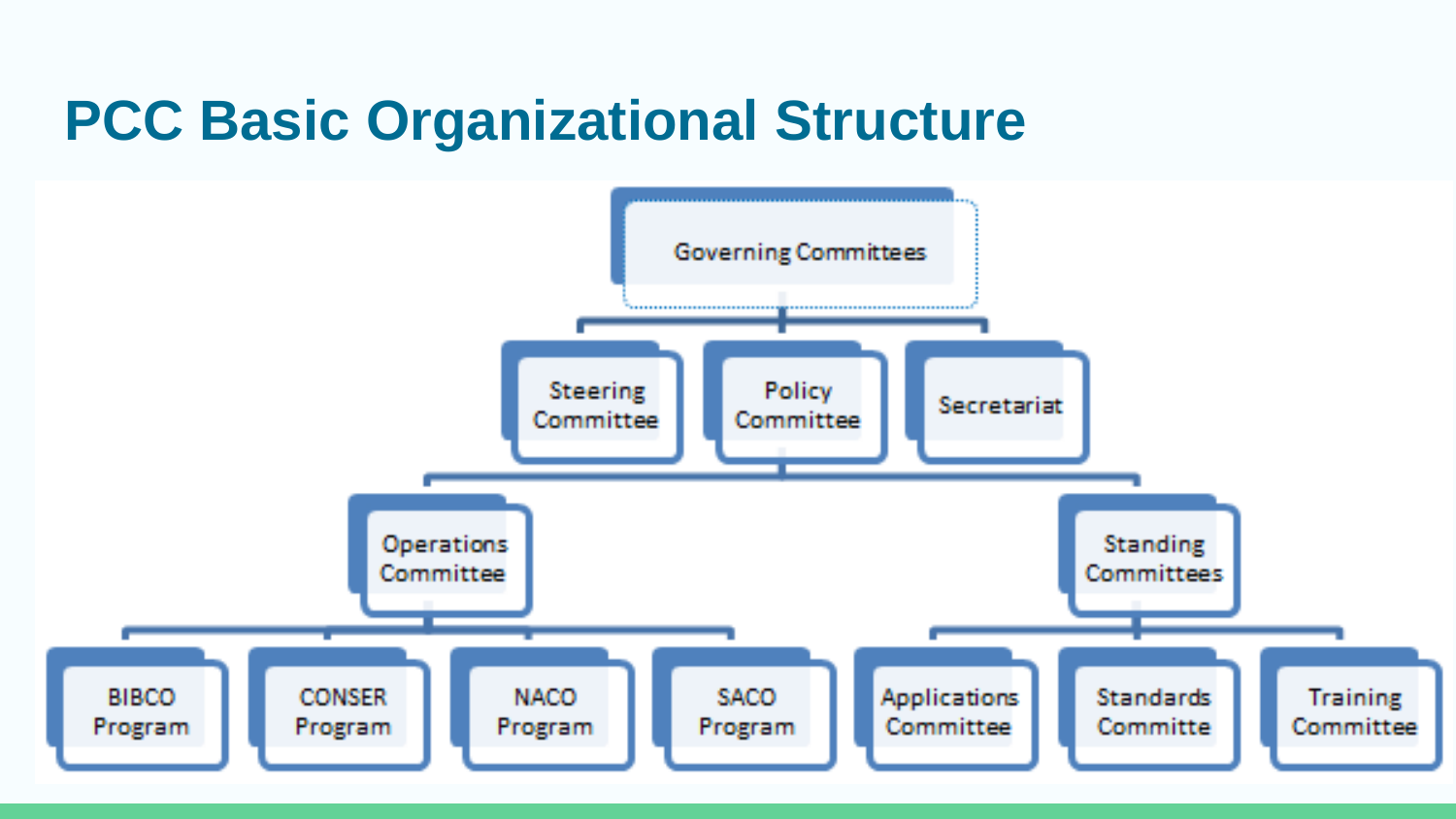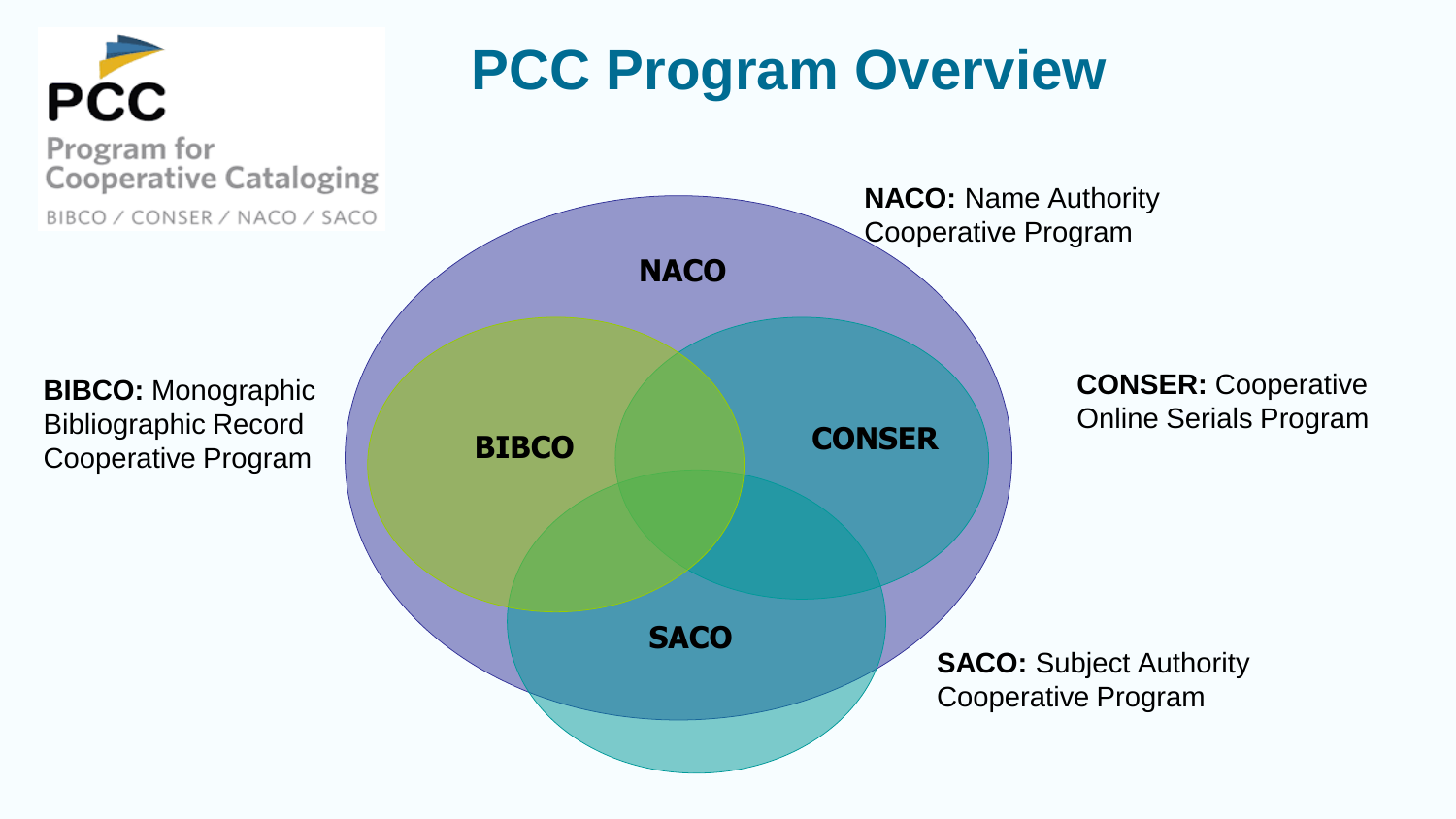#### Program for Cooperative Cataloging Statistics--BIBCO/CONSER/NACO/SACO Annual Compilation FY2017 (October 1 - September 30, 2017)

#### **TOTAL SUMMARY STATISTICS (Unless Noted, Machine Generated)**

| <b>Category</b>                               | <b>Total</b><br><b>FY2017</b> | <b>FY2017</b><br><b>Compared to</b><br><b>FY2016</b> | <b>Total</b><br><b>FY2016</b> | <b>Total PCC</b><br><b>To Date</b> |
|-----------------------------------------------|-------------------------------|------------------------------------------------------|-------------------------------|------------------------------------|
| BIBCO New Bibliographic Records (*)           | 76,327                        | 33.90%                                               | 57,003                        | 1,494,686                          |
| <b>CONSER Authentications</b> (*)             | 15,049                        | $-13.58\%$                                           | 17,413                        | 1,289,116                          |
| <b>CONSER Maintenance</b> (*)                 | 22,121                        | -4.49%                                               | 23,162                        | 379,298                            |
| <b>NACO New Name Authority Records</b>        | 202,930                       | 2.16%                                                | 198,643                       | 4,700,602                          |
| NACO Changed Name Authority Records           | 118,283                       | -41.79%                                              | 203,213                       | 2,153,953                          |
| <b>NACO New Series Authority Records</b>      | 9,213                         | $-6.00\%$                                            | 9,801                         | 249,008                            |
| <b>NACO Changed Series Authority Records</b>  | 5,101                         | $-6.59\%$                                            | 5,461                         | 126,625                            |
| <b>SACO New Subject Authority Records</b>     | 1,711                         | $-0.41%$                                             | 1,718                         | 66,494                             |
| <b>SACO Changed Subject Authority Records</b> | 566                           | 21.20%                                               | 467                           | 15,574                             |
| <b>SACO New Classification Numbers</b>        | 346                           | 60.19%                                               | 216                           | 17,077                             |
| <b>SACO Changed Classification Numbers</b>    | 73                            | 356.25%                                              | 16                            | 870                                |

(\*) Self-reported by program partners BIBCO, NACO, AND SACO FIGURES do not include Library of Congress Contributions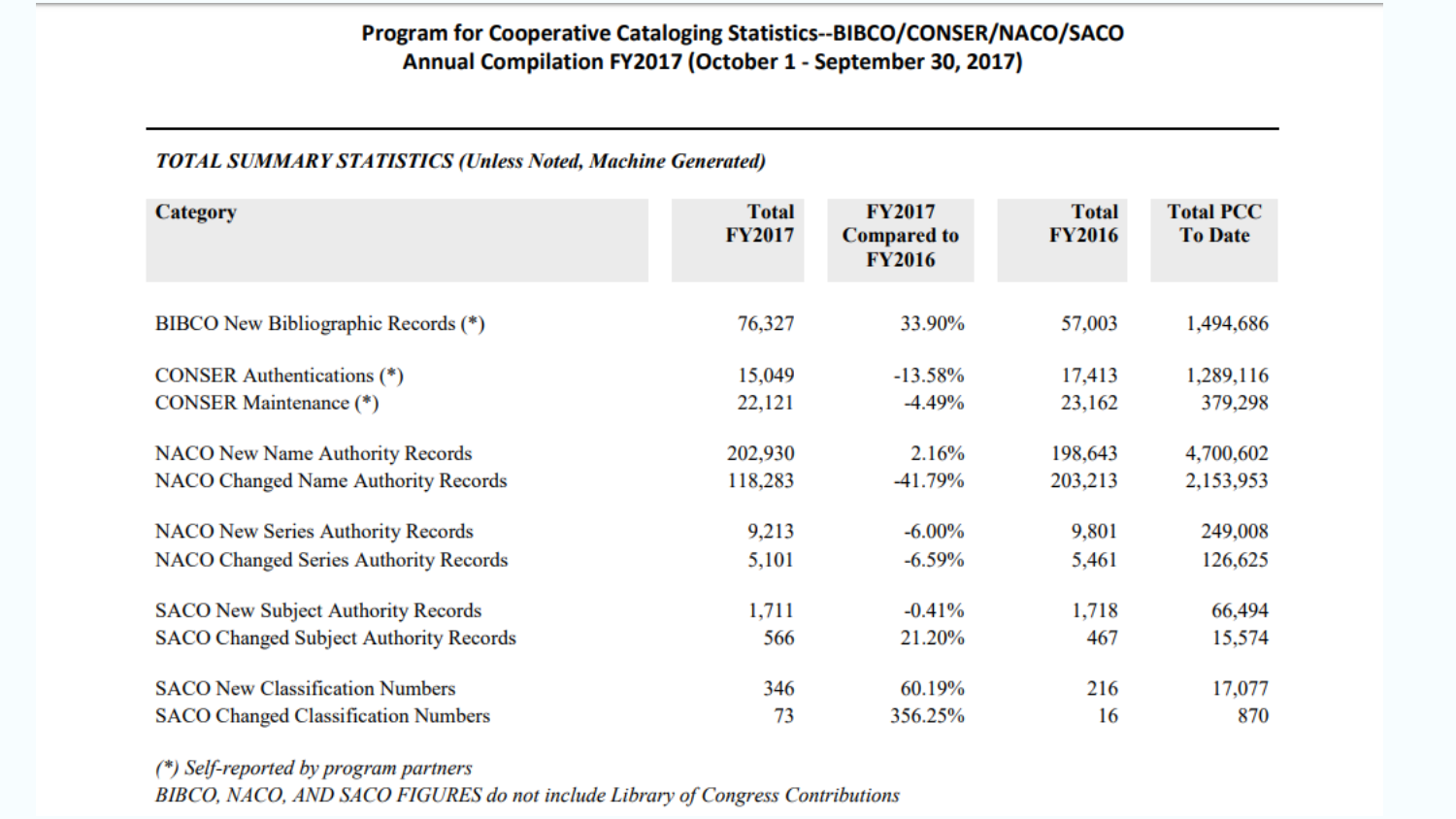### Field 042 in PCC Bibliographic Record

| <b>OCLC</b>                                | 854612928                        |                 |   | No holdings in TQ@ - 12 other holdings<br>No TQ@ holdings in GLIMIR cluster; 12 other holdings in GLIMIR cluster |          |             |                 |  |
|--------------------------------------------|----------------------------------|-----------------|---|------------------------------------------------------------------------------------------------------------------|----------|-------------|-----------------|--|
| <b>Books</b>                               |                                  | <b>Rec Stat</b> | c | <b>Entered</b>                                                                                                   | 20130727 |             | <b>Replaced</b> |  |
| <b>Type</b>                                | a                                | <b>ELvI</b>     |   | <b>Srce</b>                                                                                                      | d        | <b>Audn</b> |                 |  |
| <b>BLvl</b>                                | m                                | <b>Form</b>     |   | <b>Conf</b>                                                                                                      | 0        | <b>Biog</b> |                 |  |
|                                            |                                  | <b>Cont</b>     |   | GPub                                                                                                             |          | <b>LitF</b> | 1               |  |
| <b>Desc</b>                                | i                                | <u>Ills</u>     |   | <b>Fest</b>                                                                                                      |          | <b>DtSt</b> | s               |  |
| BTCTA ‡b eng ‡e rda ‡c BTCTA ‡d CLE<br>040 |                                  |                 |   |                                                                                                                  |          |             |                 |  |
| 020                                        | 9788498728903                    |                 |   |                                                                                                                  |          |             |                 |  |
| 020                                        | 8498728908                       |                 |   |                                                                                                                  |          |             |                 |  |
| 041                                        | spa \$h eng                      |                 |   |                                                                                                                  |          |             |                 |  |
| 042                                        | pcc                              |                 |   |                                                                                                                  |          |             |                 |  |
| 050                                        | PS3569.E3334 \$b D7518 2013<br>4 |                 |   |                                                                                                                  |          |             |                 |  |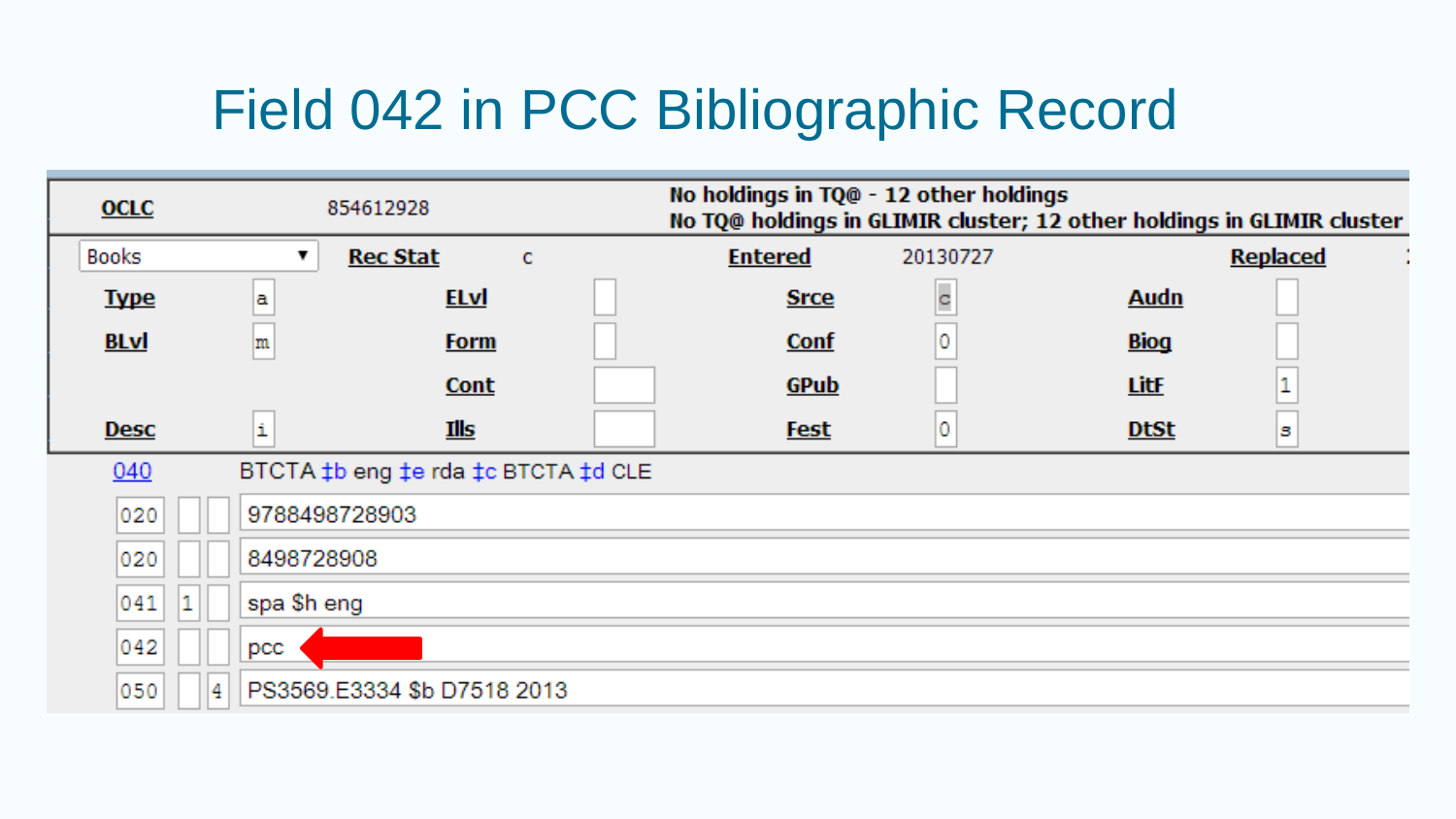|              |               |                 | <b>Authority Workform: Authority</b> |                               |   |                  |            |               | <b>MARC Help</b>     |
|--------------|---------------|-----------------|--------------------------------------|-------------------------------|---|------------------|------------|---------------|----------------------|
|              | <b>ARN</b>    |                 |                                      |                               |   |                  | <b>NEW</b> |               |                      |
|              |               | <b>Rec stat</b> | $\mathsf{n}$                         | <b>Entered</b><br>20180918    |   |                  |            |               |                      |
|              | <b>Type</b>   |                 |                                      | <b>Upd status</b>             | a | <b>Enc IvI</b>   | n          | <b>Source</b> | c                    |
| <b>Roman</b> |               |                 |                                      | <b>Ref status</b>             | n | Mod rec          |            |               | <b>Name use</b><br>a |
| Govt agn     |               |                 |                                      | <b>Auth status</b>            | a | <b>Subj</b>      | a          |               | Subj use<br>a        |
|              | <b>Series</b> |                 |                                      | Auth/ref                      | a | <b>Geo subd</b>  | n          | Ser use       | b                    |
|              |               | Ser num         | n                                    | <b>Name</b>                   | a | <b>Subdiv tp</b> | n          | <b>Rules</b>  | c                    |
| 040          |               |                 |                                      | WaLyOCLC \$b eng \$c WaLyOCLC |   |                  |            |               | <b>Functions</b>     |
| 046          |               |                 | $$f$ $$g$                            |                               |   |                  |            |               | <b>Functions</b>     |
| 100          |               |                 |                                      |                               |   |                  |            |               | <b>Functions</b>     |
| 37           |               |                 |                                      |                               |   |                  |            |               | <b>Functions</b>     |
| 400          |               |                 |                                      |                               |   |                  |            |               | <b>Functions</b>     |
| 500          |               |                 |                                      | <b>OCLC Authority File</b>    |   |                  |            |               | <b>Functions</b>     |
| 667          |               |                 |                                      |                               |   |                  |            |               | <b>Functions</b>     |
| 670          |               |                 |                                      |                               |   |                  |            |               | <b>Functions</b>     |
| $6$          |               |                 |                                      |                               |   |                  |            |               | <b>Functions</b>     |
|              |               |                 |                                      |                               |   |                  |            |               | <b>Functions</b>     |
|              |               |                 |                                      |                               |   |                  |            |               | <b>Functions</b>     |

### Authority Records

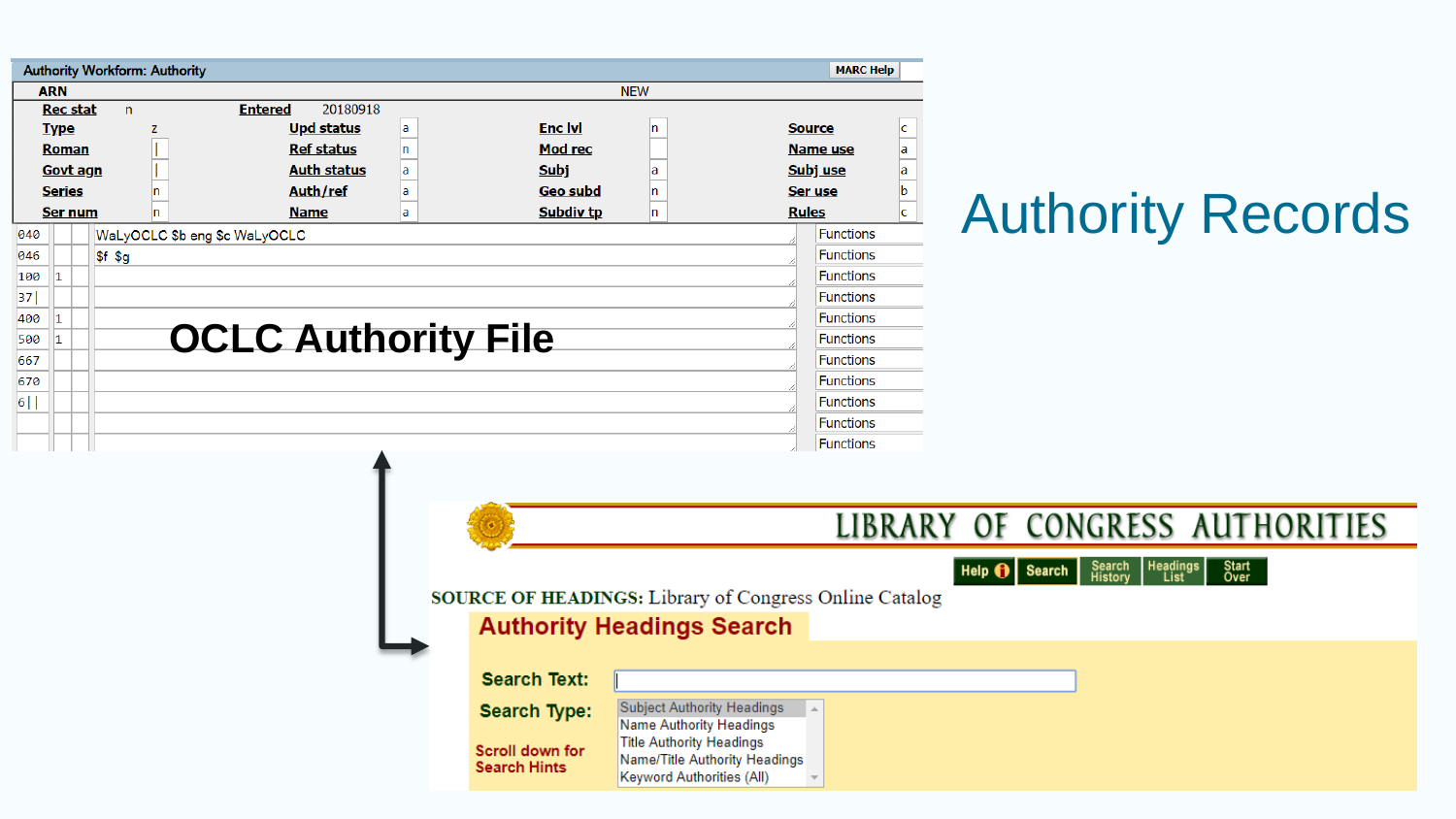

#### **Vision**

The PCC is a **diverse coalition** of **practitioners**, **service providers**, and **tool developers** working together to harness the **full potential of metadata** to **promote and sustain knowledge**."

#### **Mission**

The PCC promotes the discovery and use of the world's knowledge by supporting metadata producers in library and other cultural heritage communities and by forging alliances with partners who share common goals. PCC members create trusted metadata and support its use and reuse by global communities.

#### **Values**

- **Collaboration**
- **Sharing**
- **Innovation**
- **Empowerment**
- **Inclusion**
- **Communication**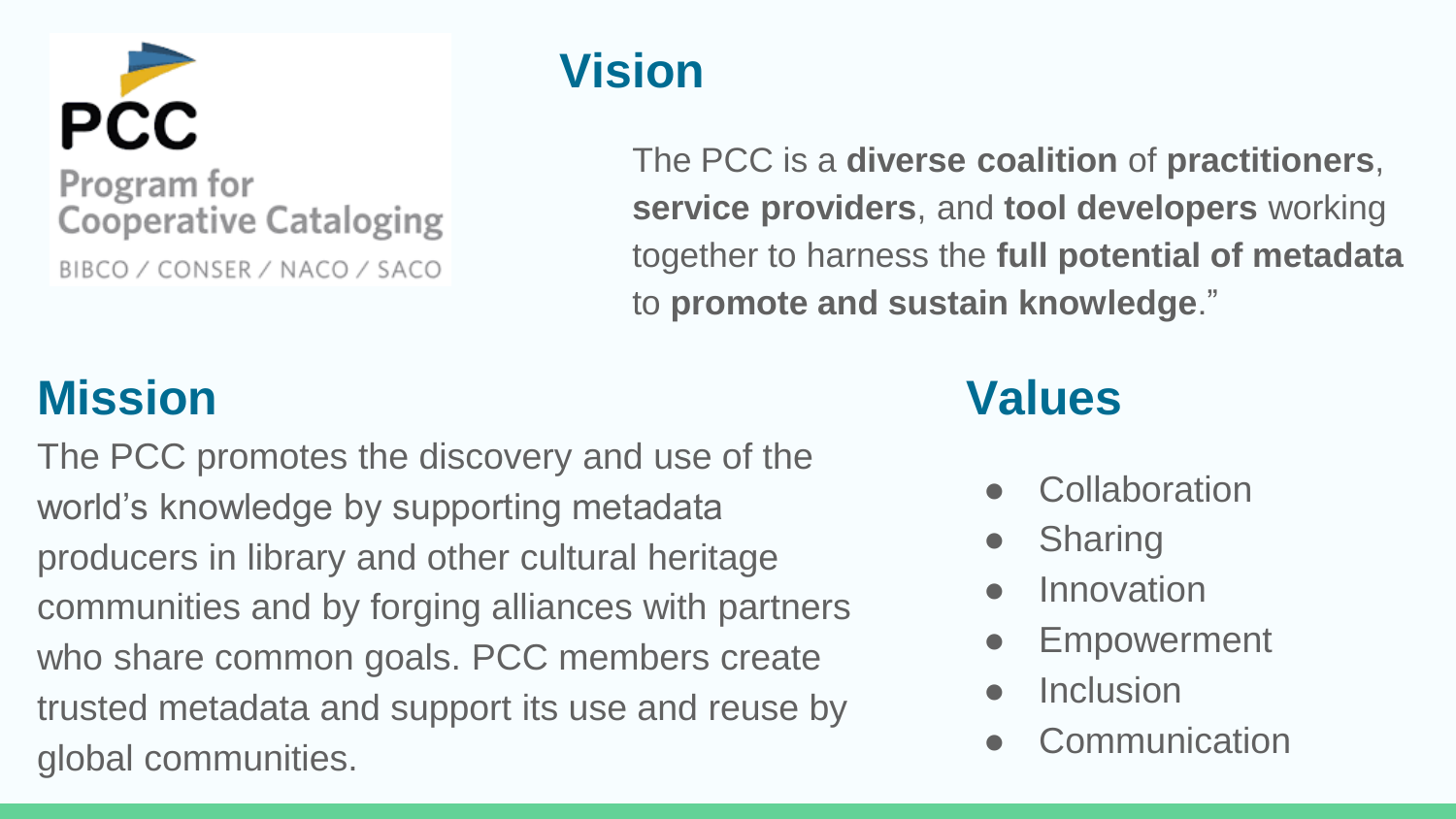

#### **PCC's Strategic Directions, 2018-2021**

- 1. Broaden our scope to be more **diverse, inclusive**, and collaborative with metadata creators in research and cultural heritage communities and with other agencies and project partners
- 2. Maximize PCC's operational effectiveness
- 3. Apply understanding of linked data
- 4. Accelerate the movement toward ubiquitous identifier creation and identity management at the network level
- 5. Expand use of linked data value vocabularies to augment, and where feasible to replace, existing metadata practices
- 6. Bolster resources for PCC to support the PCC's strategic directions and the overall sustainability of the Program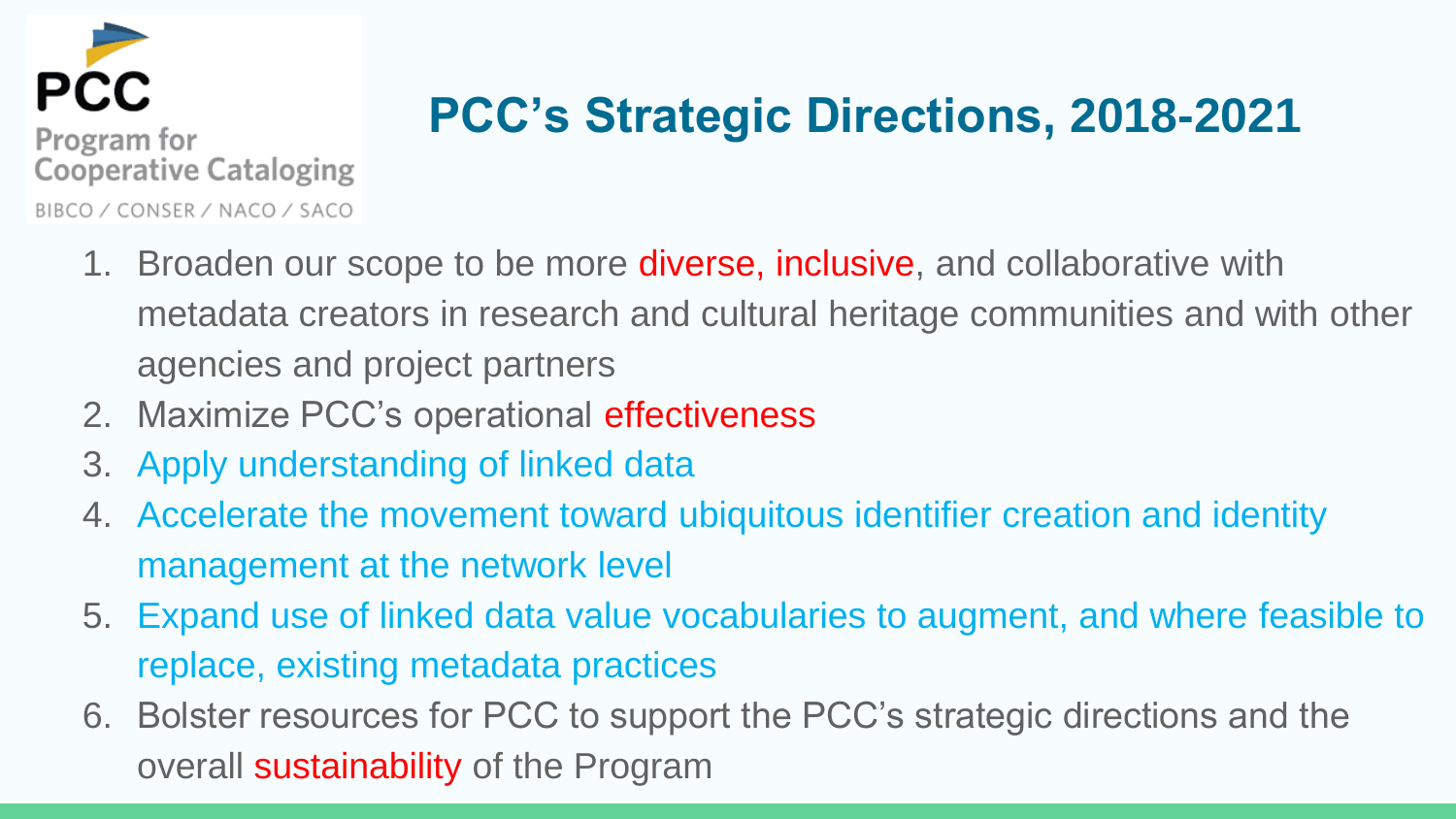

# **Preparing for Linked Data (2015)**

- Standing Committee on Training
	- *Report on Available Linked Data Training Resources*
- Task Group on URIs in MARC was formed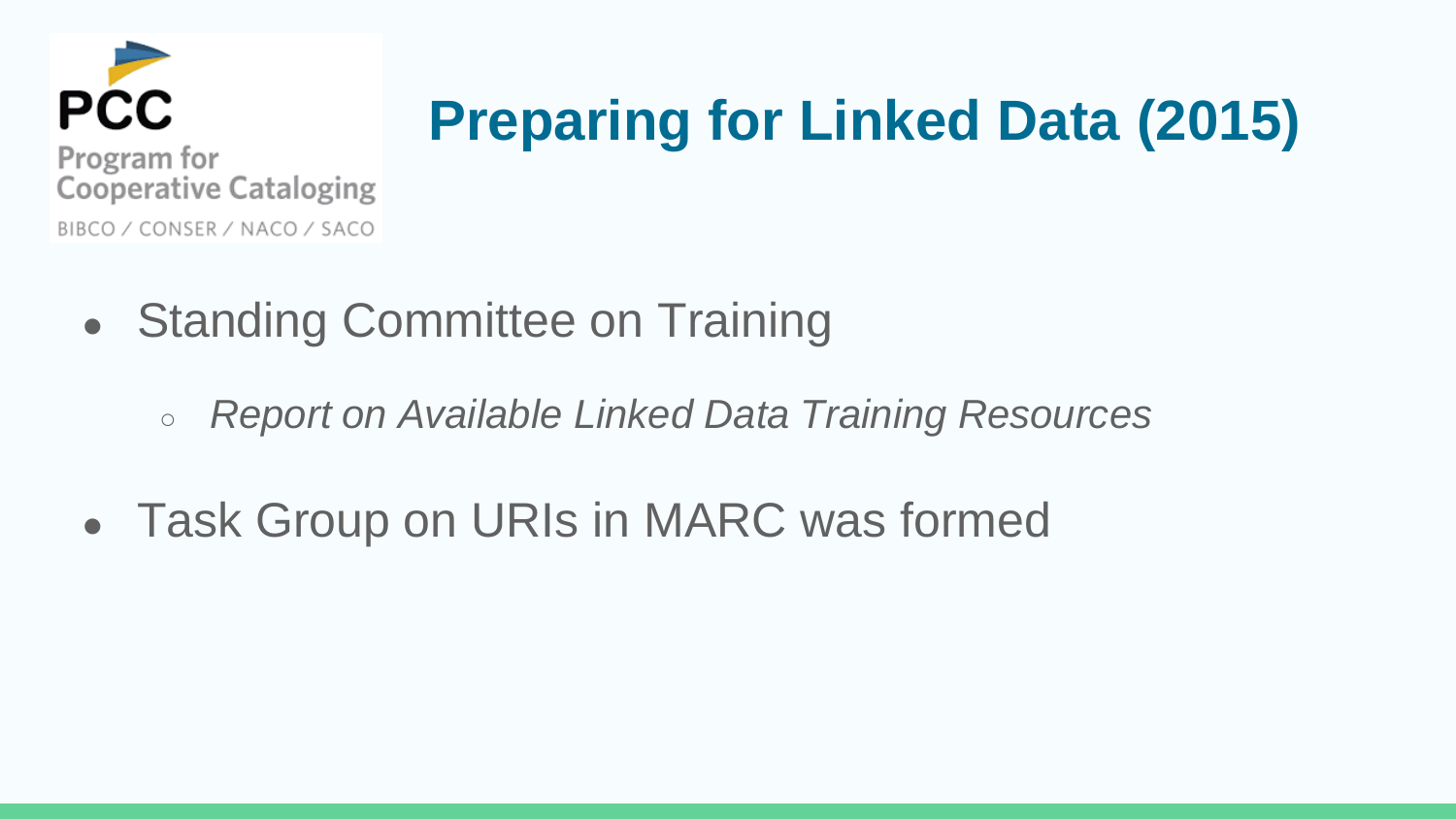

# **Preparing for Linked Data (2016)**

Four linked data groups were established:

- Linked Data Advisory Committee
- Task Group on Identity Management in NACO
- Task Group on the Work Entity
- BIBFRAME Task Group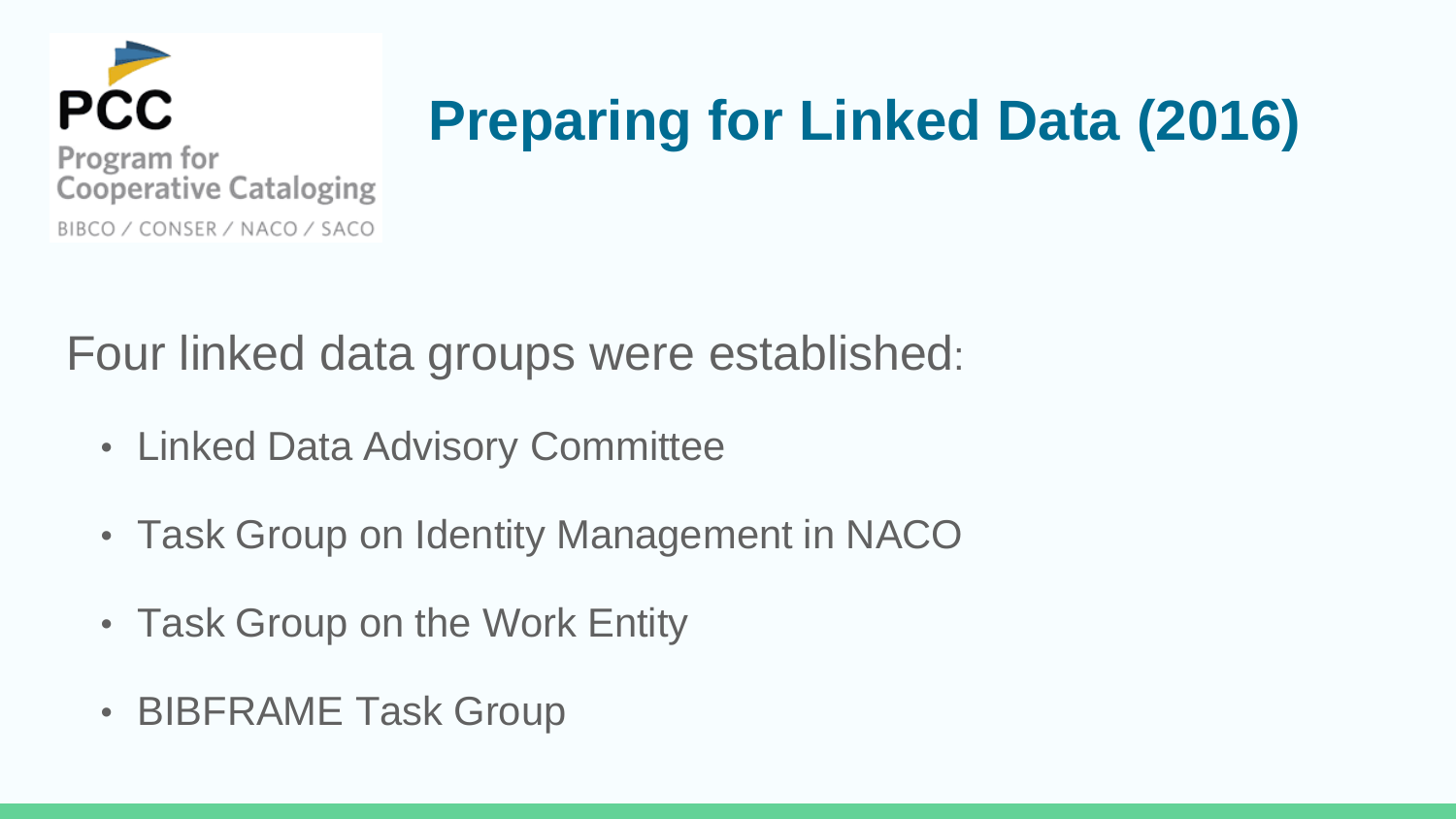

# **PCC Reports on Linked Data**

- PCC Task Group Report on Identity Management in NACO
- Linked Data for Production and the Program for Cooperative Cataloging
- SCS/LDAC Task Group on the Work Entity White Paper on the Work Entity
- Linked Data Infrastructure Models: Areas of Focus for PCC Strategies
- BIBFRAME Task Group Report
- URIs Task Group Reports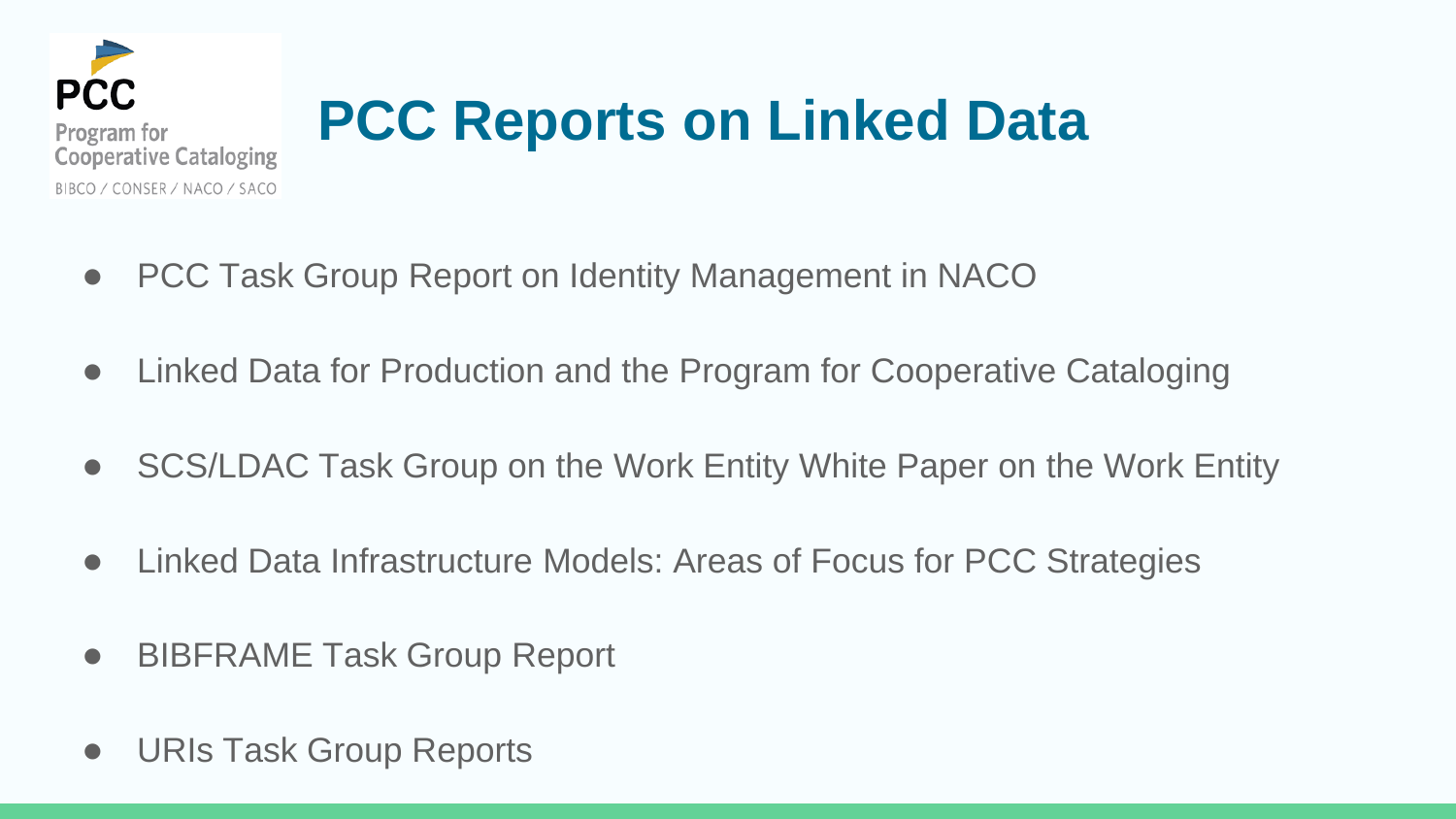

# **Preparing for Linked Data (2017)**

PCC INSI Pilot was launched:

- One year project with 13 PCC libraries participating
- Focused on 5 areas: API review/testing; batch processing workflow; ISNI maintenance best practices; workflow & tool best practices; training and documentation

*Report on the pilot is forthcoming!*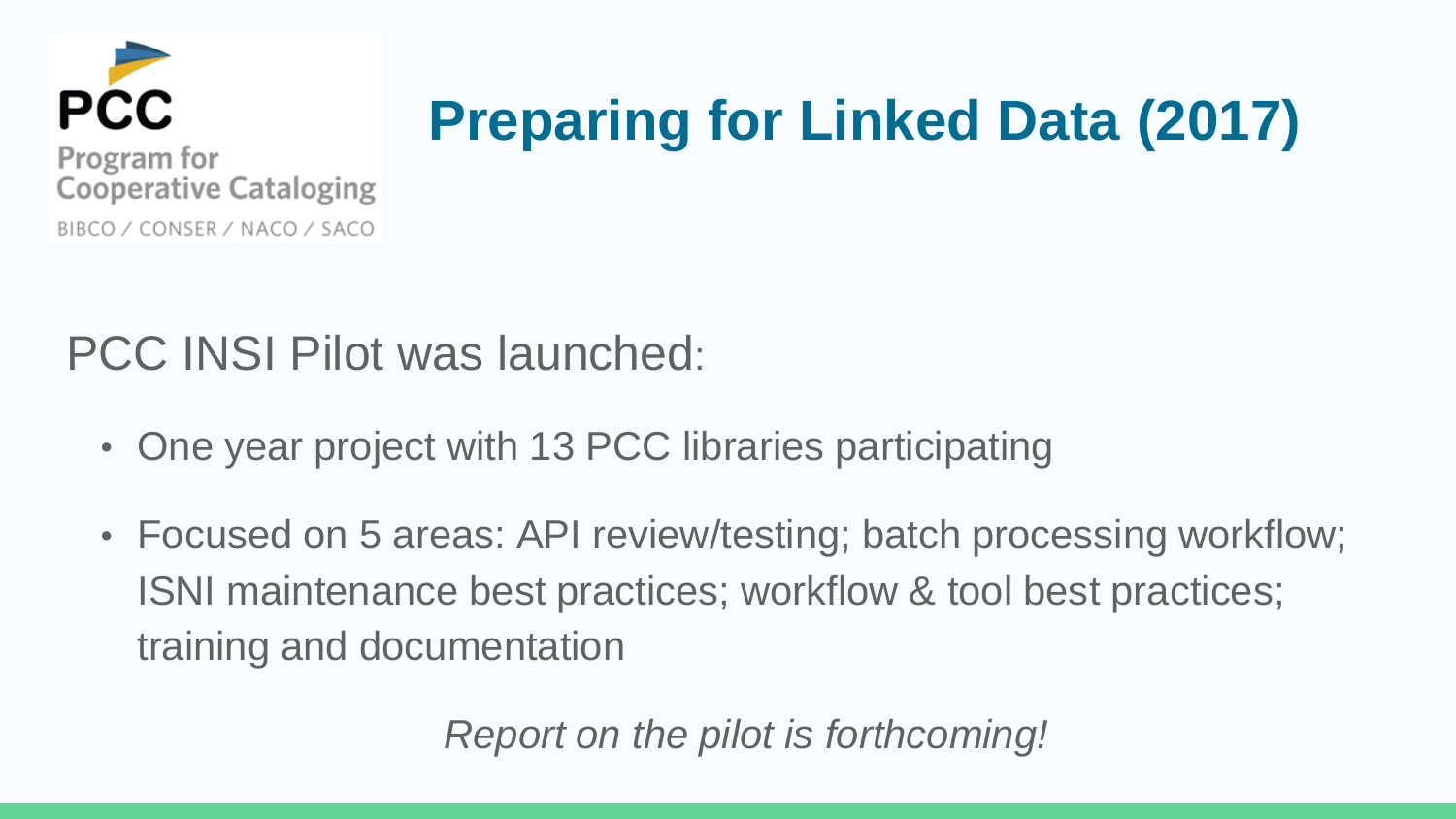

# **Preparing for Linked Data (2018)**

Task Group on Linked Data Best Practices was charged:

- Review list of issues identified by URIs and BIBFRAME groups and develop best practices
	- o 9 areas needing best practices related to URIs on in MARC
	- o 2 areas needing best practices related to BIBFRAME: Actionable Data & RDA Registry

*The group will submit its report in April 2019!*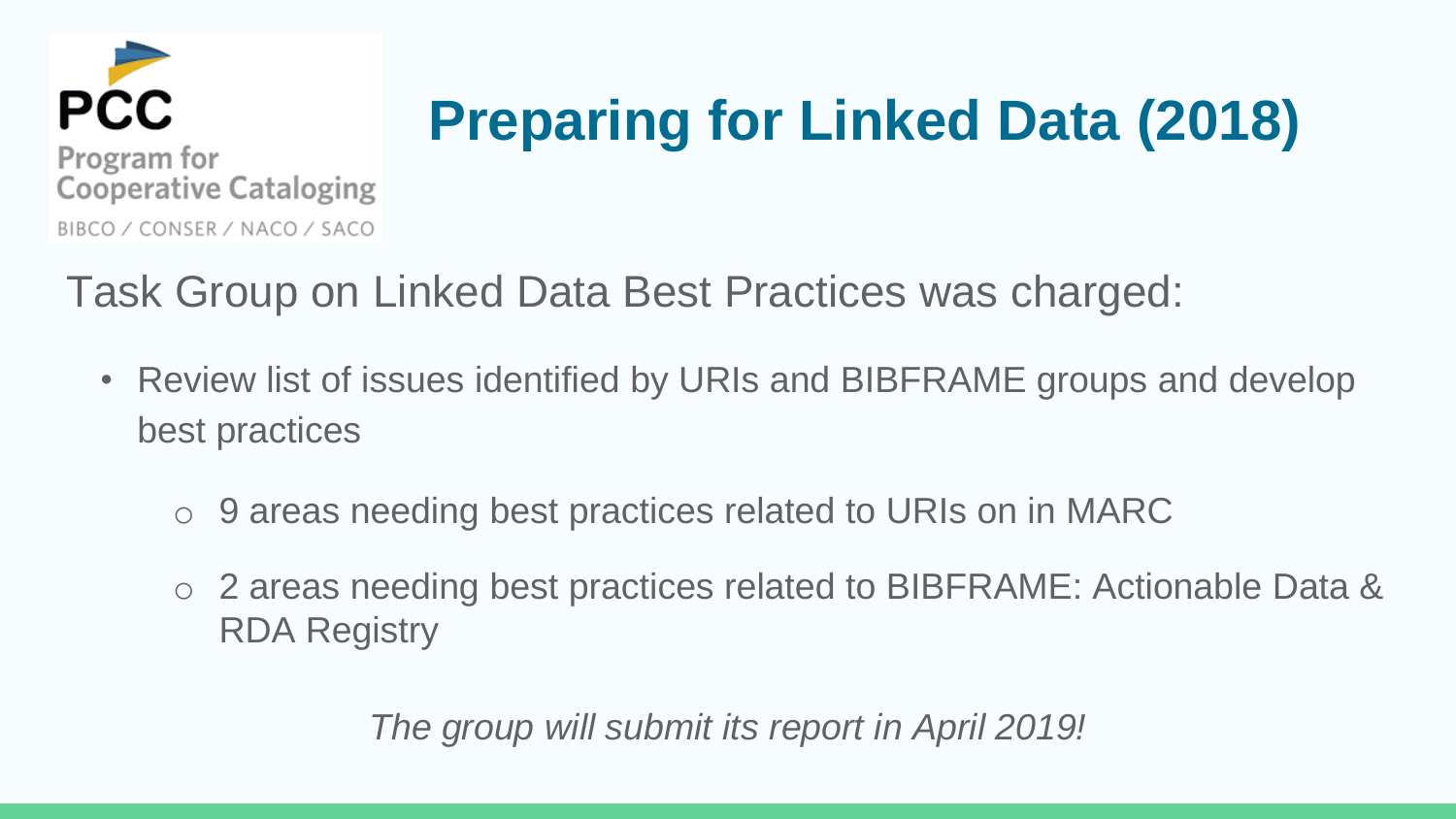

## **Partnering with LD4P**

- 17 PCC Libraries will form the cohort group that will work in a cloud-based environment for original metadata creation
- The project will officially launch in Oct. 2018 and complete in 2020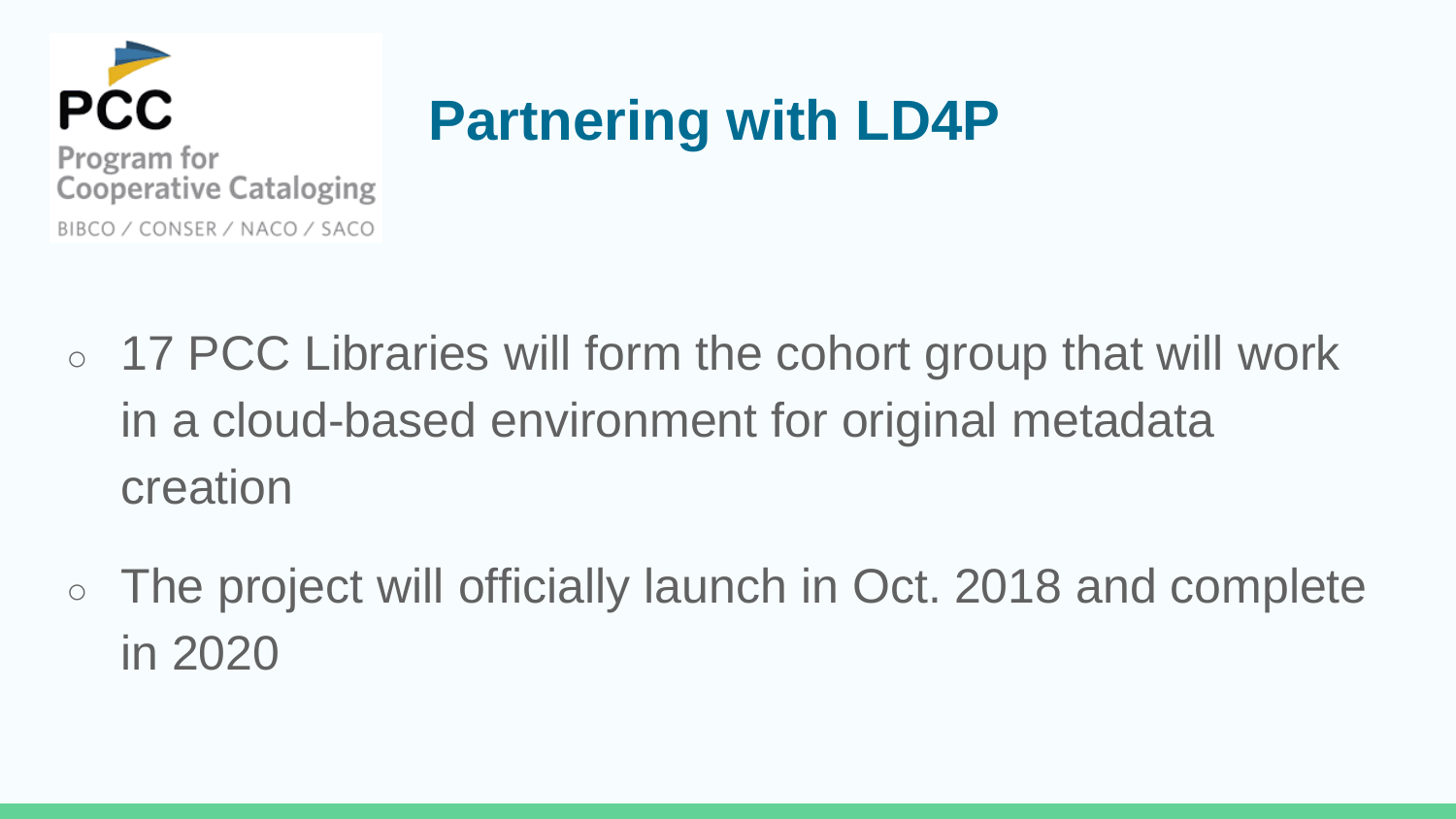# **SINOPIA**

What's new  $+$ Policies and Terms of Use E-mail Google group Report a bug Team Help



#### The underdrawing for the new world of linked data in libraries

With the support of a \$1.5 million dollar grant from the Andrew W. Mellon Foundation, Linked Data for Libraries: LD4L Labs is a collaboration of Cornell. Harvard, Iowa, and Stanford to continue to advance the use and usefulness of linked data in libraries. Project team members will create and assemble tools, ontologies, services, and approaches that use linked data to improve the discovery, use, and understanding of scholarly information resources. The goal is to pilot tools and services and to create solutions that can be implemented in production at research libraries within the next three to five years.

Sinopia is one of those tools which will allow the team to link metadata. Just as the term, Sinopia, means the underdrawing to prepare a fresco for painting, Sinopia, the LD4P project, will be the underdrawing preparing the team to launch a metadata editor for linked data.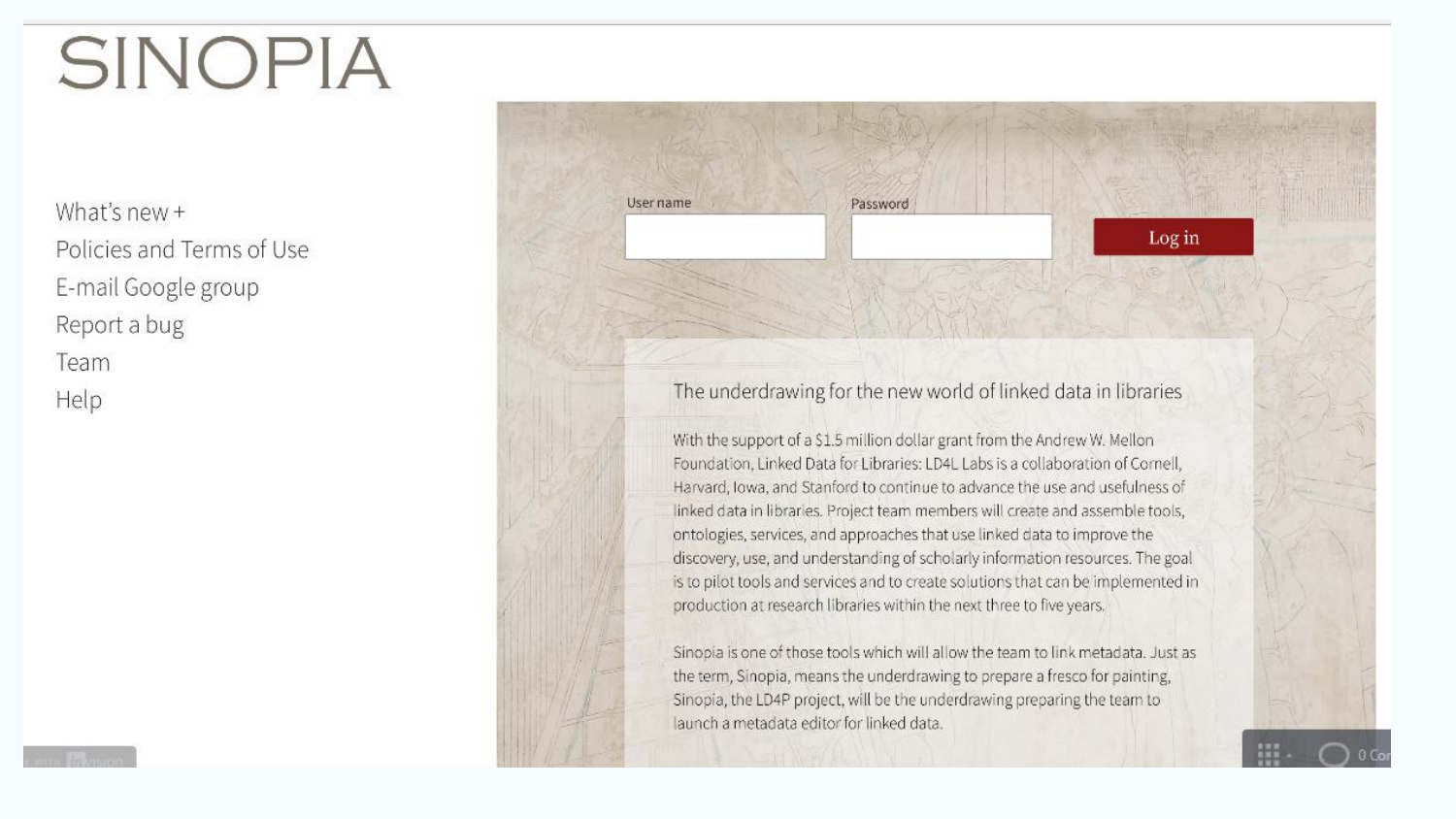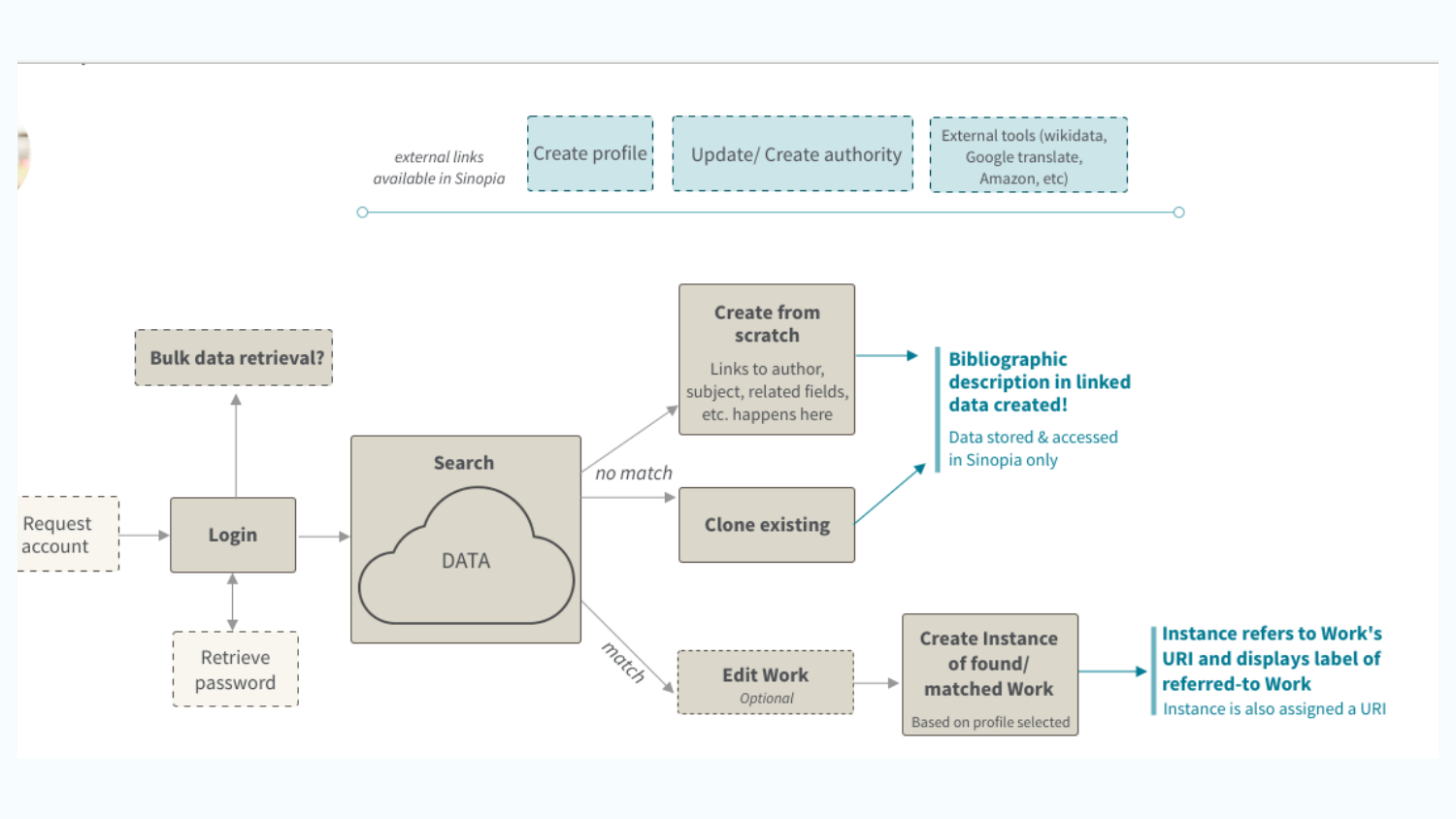

## **Expected Outcomes**

- Building linked data skills within the PCC community
- Establishing policies, standards, and best practices for linked data creation and management in a shared environment
- Providing training and support to the PCC community
- Investigating issues and questions raised by PCC tasks groups and other communities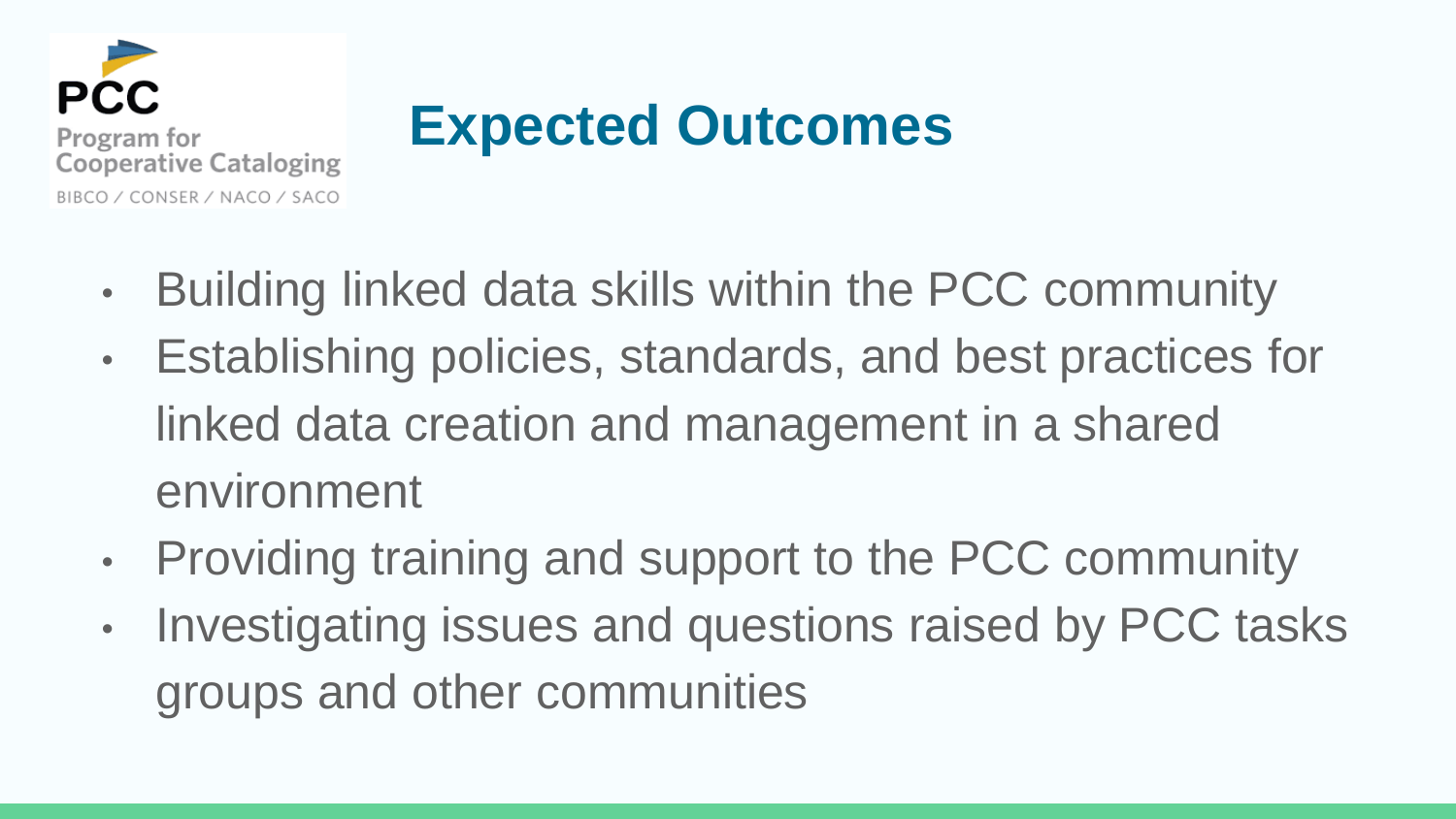### **Learn More...**

- PCC home page <https://www.loc.gov/aba/pcc/>
- *PCC Strategic Directions January 2018-December 2021*  <https://www.loc.gov/aba/pcc/about/PCC-Strategic-Directions-2018-2021.pdf>
- PCC Task Groups https://www.loc.gov/aba/pcc/taskgroup/task-groups.html
- PCC reports & news archive <https://www.loc.gov/aba/pcc/reports/index.html>
- Linked Data for Production Phase 2 https://wiki.duraspace.org/pages/viewpage.action?pageId=101783799